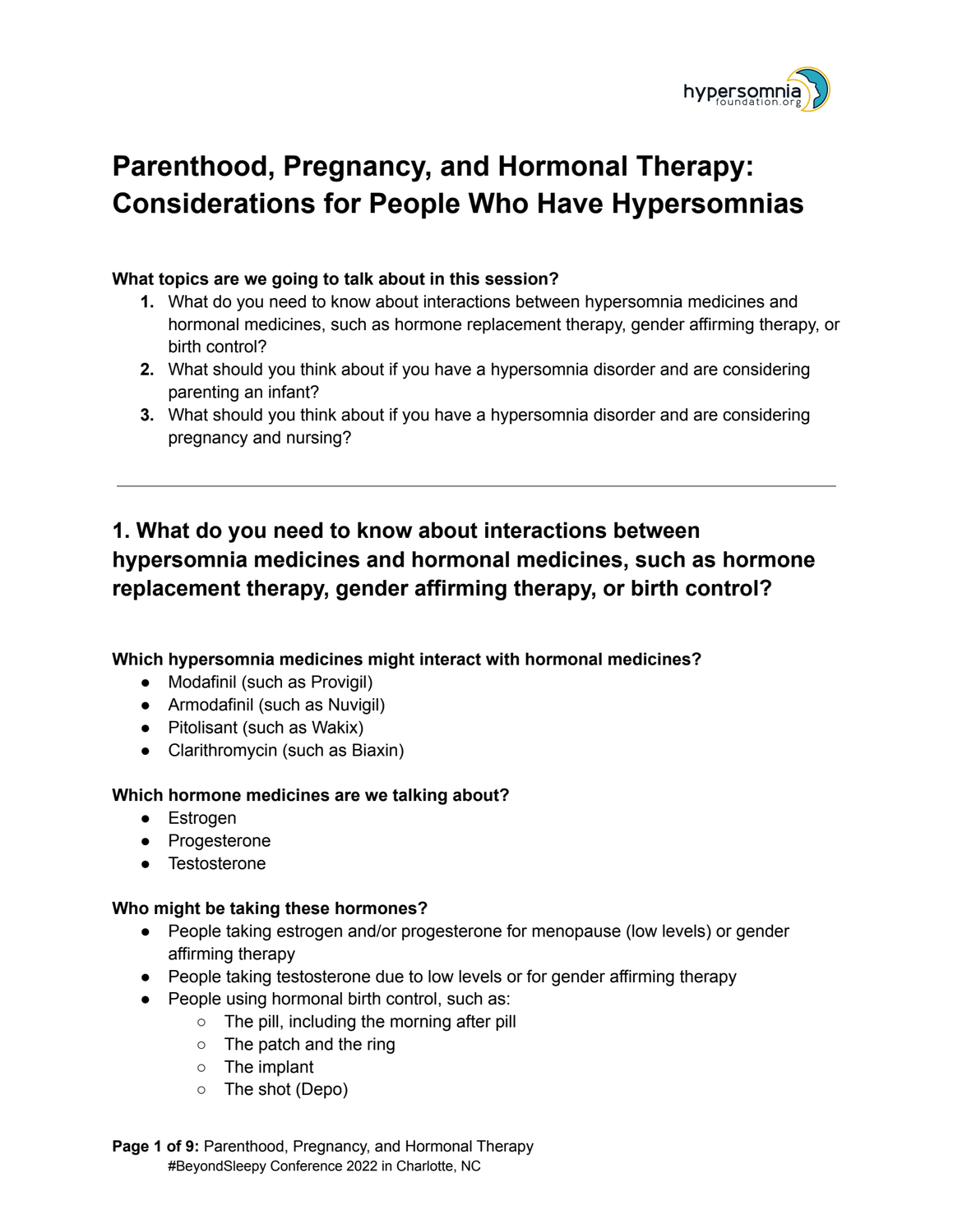

#### **What happens if you take these medicines together?**

- It is NOT unsafe to take these medicines together.
- The hypersomnia medicine can cause your effective hormone dose to be decreased (or increased). This can:
	- Affect your symptoms. For example, your menopausal hot flashes may not be well-controlled enough, or your gender affirming therapy may not be strong enough.
	- Increase your risk of pregnancy.

#### **Why does this happen?**

- These hypersomnia medicines affect certain liver enzymes.
	- Modafinil, armodafinil, and pitolisant increase liver breakdown of hormones (and other medicines).
	- Clarithromycin decreases liver breakdown of hormones (and other medicines).

#### **What should you do if you're taking (or thinking of taking) one of these hypersomnia medicines AND a hormone medicine?**

- **1.** Talk to your doctor about changing (usually increasing) your hormone dose or changing your medicines. Shared decision-making between doctor and patient is extremely important.
- **2.** Share the Hypersomnia Foundation's web page on this topic with your doctor: [www.hypersomniafoundation.org/hormonal-therapy/.](http://www.hypersomniafoundation.org/hormonal-therapy/) It includes detailed information, including how and why to adjust doses and/or change birth control methods.
- **3.** If you and your doctor decide to change your oral hormone doses, in general, consider
	- doubling the hormone dose when taking modafinil/armodafinil
	- increasing the hormone dose by 50% when taking pitolisant
	- lowering hormone doses when taking clarithromycin
- **4.** Keep your doctor informed about:
	- Symptoms
	- Side effects
	- Changes in your medicines. (This includes medicine holidays, which are sometimes taken from medicines such as modafinil to help maintain their effectiveness.)
- **5.** Know that these liver effects can continue for several weeks after you stop your hypersomnia medicines.
- **6.** Know that grapefruit can also decrease liver breakdown of hormones via the same liver enzymes and should be avoided (or ingested daily/regularly in the same amounts) if taking these hypersomnia medicines with hormone medicines.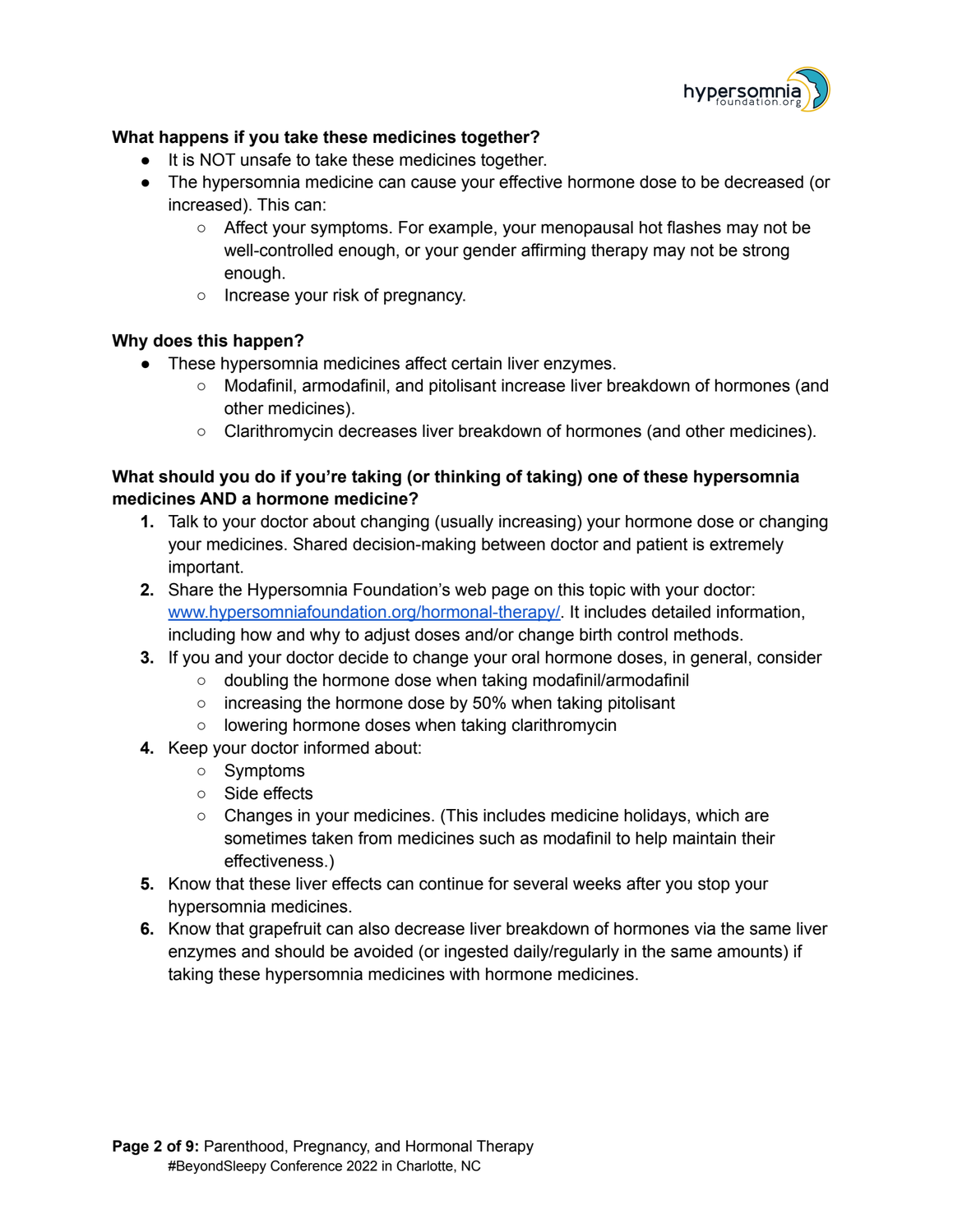

#### **What are some ways to improve birth control effectiveness? (Note that these methods can and should be combined to further improve effectiveness.)**

- **1.** Choose one of the most effective methods, such as an IUD, implant, or sterilization (tubal ligation or vasectomy).
	- Although some IUDs are hormonal (contain progestin), these hormones work locally to prevent pregnancy (by thickening cervical mucus and thinning the uterine lining). Therefore, increased liver breakdown caused by hypersomnia medicines should not decrease effectiveness.
	- $\circ$  The effectiveness of hormonal implants may be reduced by these hypersomnia medicines, but it is unknown by how much.
- **2.** Add a backup barrier method, such as a diaphragm or condom.
- **3.** Work toward perfect use.
	- Use a smartphone app (medicine-reminder) or other measures (such as a digital tablet dispenser) to ensure timely pill-taking, ring/patch replacement, or depo shots.
	- Use a barrier every time.
- **4.** If you and your doctor decide to use hormonal birth control pills, patches or rings, consider an extended or continuous regimen (to reduce or skip the placebo week). This may lead to breakthrough bleeding, so talk to your doctor about how to manage that if it happens.
- **5.** If you and your doctor decide to use hormonal birth control pills (including the morning after pill), choose a highly-effective pill or consider increasing your hormone dose. This could lead to increased side effects, so be sure to discuss those with your doctor. In general, consider doubling the hormone dose when taking modafinil/armodafinil and increasing the hormone dose by 50% when taking pitolisant. (Consider low dose pills when taking clarithromycin in order to help reduce hormone side effects.)

## **2. What should you think about if you have a hypersomnia disorder and are considering parenting an infant?**

#### **Will your child have a sleep disorder if you have IH?**

- The available research data is limited, but it suggests that about one third of people with IH have a family member with similar symptoms, suggesting a genetic component.
- Familial frequency and inheritance patterns, if any, are largely unknown.
- Patterns of prolonged sleep appear familial, but can be difficult to distinguish from IH.

## **Will your child have a sleep disorder if you have narcolepsy?**

● Several family studies including hundreds of individuals with narcolepsy have shown that it is rare for family members to also have narcolepsy. Experts believe the likelihood of one's children being affected is 1-5%.

**Page 3 of 9:** [Parenthood,](https://whova.com/embedded/speaker_session_detail/YXnEjdTTxteXJhHbpeqhJAyeTYAzuO6dUaMSZWrElOw%3D/2270920/) Pregnancy, and Hormonal Therapy #BeyondSleepy Conference 2022 in Charlotte, NC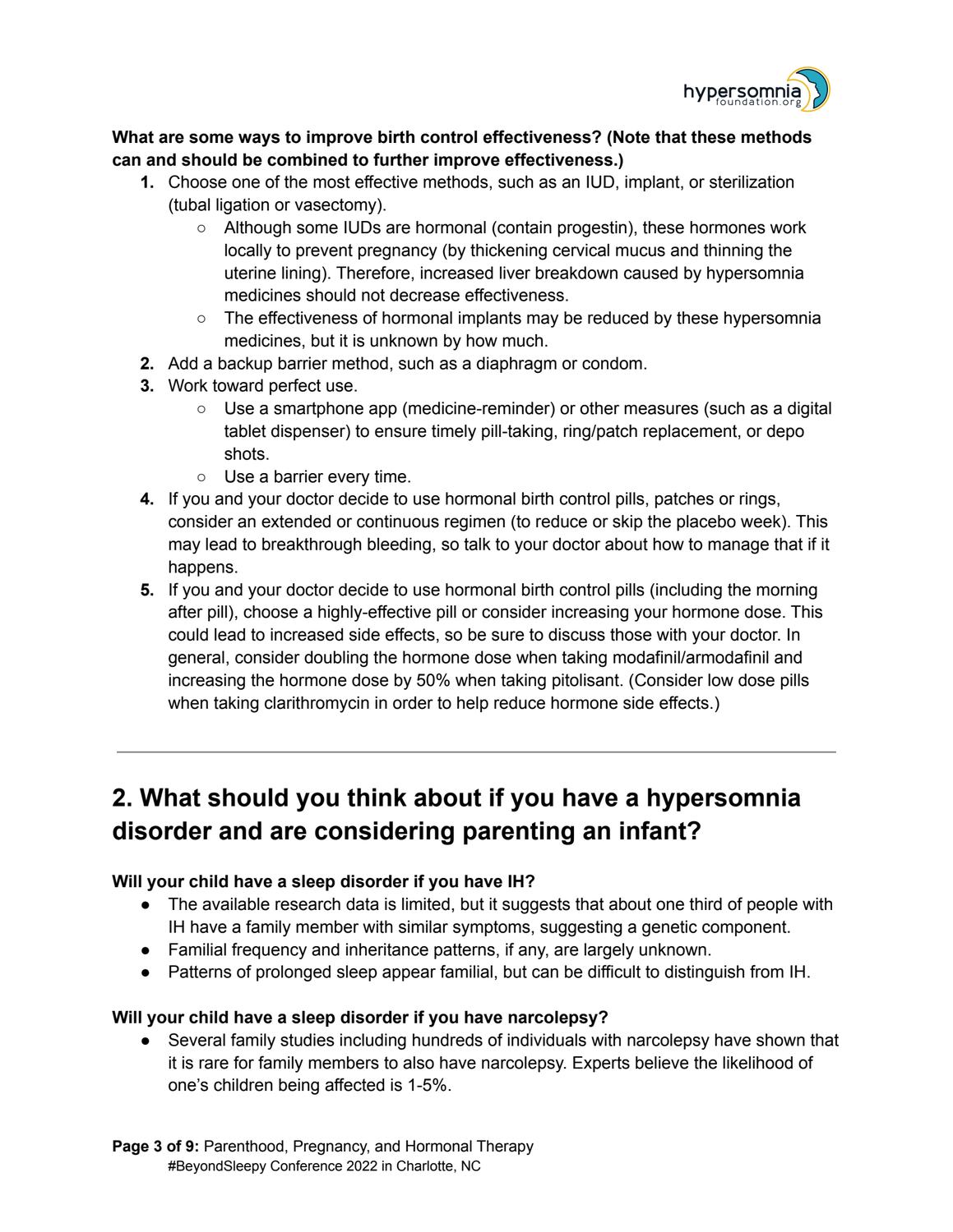

- The risk appears to be higher in specific populations, such as Hong Kong, Czech, German, and Japanese. This is likely related to HLA inheritance since some of these variants are known to predispose to narcolepsy.
- Also, since sleepiness and prolonged sleep seem to be at least partially familial, people with narcolepsy may also be more likely to have children with other sleep disorders. The details are not yet known.

#### **If you're planning on adopting, could your hypersomnia disorder affect that?**

- You may need to have a home study, including background checks, fingerprinting, and a medical exam. Each state does it differently.
- Your sleep medicine doctor may need to write a brief note that you can parent.
- The adoption process may take several years. Ideally, you will get a few months notice, but it may be as little as just a few hours, so you will need to be prepared.
- International adoptions may have more restrictions than local adoptions, such as smaller age ranges and more focus on the parents' health status, especially lifespan limiting (death causing) diagnoses, such as cancer.

#### **What should you do to plan for parenting?**

- **1.** Consider joining hypersomnia, parenting and/or other support groups to help you feel supported and less alone as you go through this complex decision-making process and significant life change.
- **2.** Talk with your doctors to optimize treatment of your hypersomnia disorder.
- **3.** Consider counseling with a goal to maximize coping skills.
- **4.** If you might need work accommodations for your hypersomnia disorder, see [www.hypersomniafoundation.org/work-accommodations](http://www.hypersomniafoundation.org/work-accommodations). Get familiar with your parental leave policies.
- **5.** If you might need school accommodations for your hypersomnia disorder, see [www.hypersomniafoundation.org/ed-essentials/](http://www.hypersomniafoundation.org/ed-essentials/).

#### **How will your hypersomnia disorder affect infant care?**

- **1.** Most parents with a new baby are exhausted; a parent who has a hypersomnia is usually even more so.
	- $\circ$  In a European study of 249 mothers with narcolepsy, 60% reported that care of their baby was negatively affected by their symptoms.
	- Take advantage of any periods of infant sleep to sleep yourself.
- **2.** Depending on your symptom severity, you may need significant help with your infant.
- **3.** You may need someone else in the household to respond to your infant when you're sleeping, especially if:
	- you take an oxybate medicine, such as Xyrem or Xywav
	- $\circ$  you have very deep sleep or sleep drunkenness, as is most common with IH with long sleep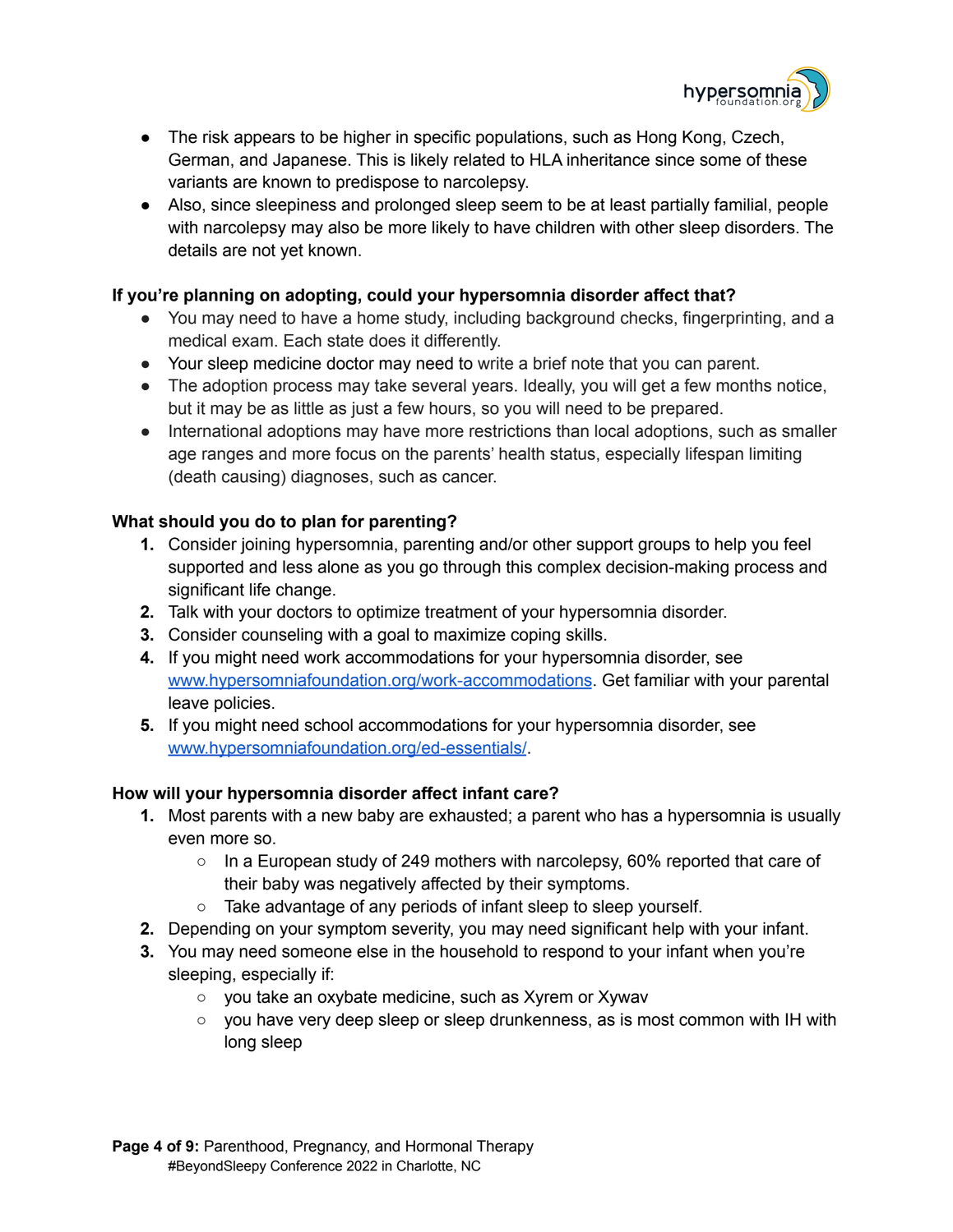

- **4.** You may need help with injury prevention, especially if you have:
	- cataplexy
	- sudden-onset sleep
	- severe sleepiness that is not well-controlled

For example, falls may be more likely while going up or down stairs, and drowning while bathing may be more likely. Parents with seizures experience similar risks, so the guidelines for people with seizure disorders may be helpful to review with your doctor.

- **5.** You may need help with feeding, changing, and/or bathing your infant.
	- You may fall asleep or experience cataplexy during these activities.
	- You will need to consider the level of this risk, depending on how well your symptoms are controlled. For example, do you experience sudden unexpected lapses into sleep or are you able to prepare for a sleep session when your sleepiness escalates?

#### **How can you reduce the risks?**

- **1.** Get your symptoms as well-controlled as possible.
- **2.** Prepare to have as much help as you think you may need.
- **3.** Change your infant on the floor rather than a changing table.
- **4.** Feed your infant while seated on the floor (perhaps on a very firm cushion or mattress).
- **5.** Feed your infant while lying on a firm mattress (without any bedding other than a tight-fitting bottom sheet).
- **6.** Have another alert adult in the room during the feeding.
- **7.** Have a partner or another helper feed your infant with pumped milk, formula or pasteurized donor milk (see [hmbana.org\)](http://hmbana.org/).
- **8.** If you're nursing, consider risks from your medicines (discussed in detail later).

#### **Can you safely feed your infant while wearing a sling or similar baby carrier?**

- There is some risk, particularly if you're not able to be awake/alert to movements your baby is making.
- See [www.carryingmatters.co.uk/breast-and-bottle-feeding-safely-in-a-sling-3/](http://www.carryingmatters.co.uk/breast-and-bottle-feeding-safely-in-a-sling-3/).

#### **Can you safely co-sleep with your infant?**

- It's not a good idea to co-sleep if you're unable to wake easily. This could increase the risk of SIDS (sudden infant death syndrome).
- SIDS research has documented the risk of infant entrapment on upholstered chairs, couches and on beds with extra pillows and bedding when adults fall asleep.
- Although not specifically addressed in co-sleeping guidelines, hypersomnia disorders may increase the risk of co-sleeping because parents may be less able to wake. Also, medicines such as oxybates (Xyrem and Xywav) can significantly decrease the ability to wake.
- After the infant is six months old, the risk of SIDS is greatly decreased, although the SIDS category still covers infant deaths in the first year of life.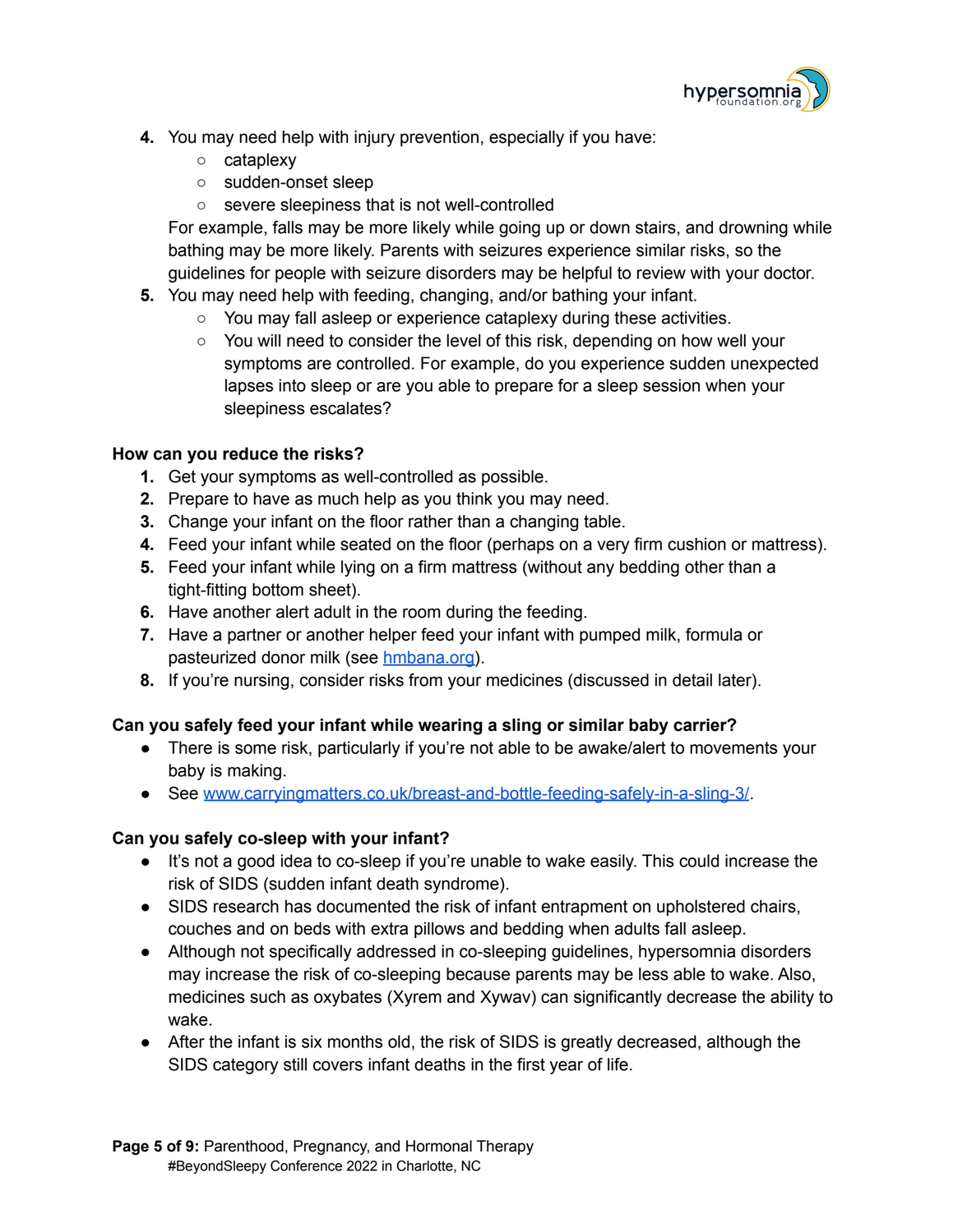

### **American Academy of Pediatrics 2016 recommendations for a safe infant sleeping environment:**

- There are specific circumstances that have been shown to substantially increase the risk of SIDS or unintentional injury or death while bed-sharing, and these should be avoided at all times:
	- **1.** Choosing to feed infants younger than 4 months in bed; if you do so, you should be especially vigilant to not fall asleep.
	- **2.** Bed-sharing with someone who is impaired in their alertness or ability to arouse because of fatigue or use of sedating substances.
- The safest place for an infant to sleep is on a separate sleep surface designed for infants close to the parents' bed.
- However, parents do frequently fall asleep while feeding the infant. Evidence suggests that it is less hazardous to fall asleep with the infant in the adult bed than on a sofa or armchair.
- It is important to note that a large percentage of infants who die of SIDS are found with their head covered by bedding. Therefore, no pillows, sheets, blankets, or any other items that could obstruct infant breathing or cause overheating should be in the bed.
- If the parent falls asleep while feeding the infant in bed, as soon as the parent awakens the infant should be placed back on a separate sleep surface.

## **3. What should you think about if you have a hypersomnia disorder and are considering pregnancy and nursing?**

## **Will pregnancy worsen your hypersomnia symptoms?**

- You may feel more wakeful during pregnancy, probably because of changes in hormone levels.
- Or you may feel more tired and/or sleepy than usual (stopping medicines or reducing their doses may further worsen this).
- These changes in your symptoms may vary by trimester.

## **What should you do to plan for pregnancy?**

- **1.** Plan for parenting an infant (as previously discussed).
- **2.** Talk with your sleep doctor and ob/gyn, ideally before attempting pregnancy.
	- Many medicines may cause birth defects (or problems with delivery, newborn withdrawal, etc.). Discuss any changes to your medicines while you are pregnant (and possibly also while you are trying to conceive).
	- A maternal-fetal medicine doctor can provide extra help evaluating the potential risks of medicines and medical conditions, which may provide extra reassurance and/or guidance, along with extra monitoring if needed.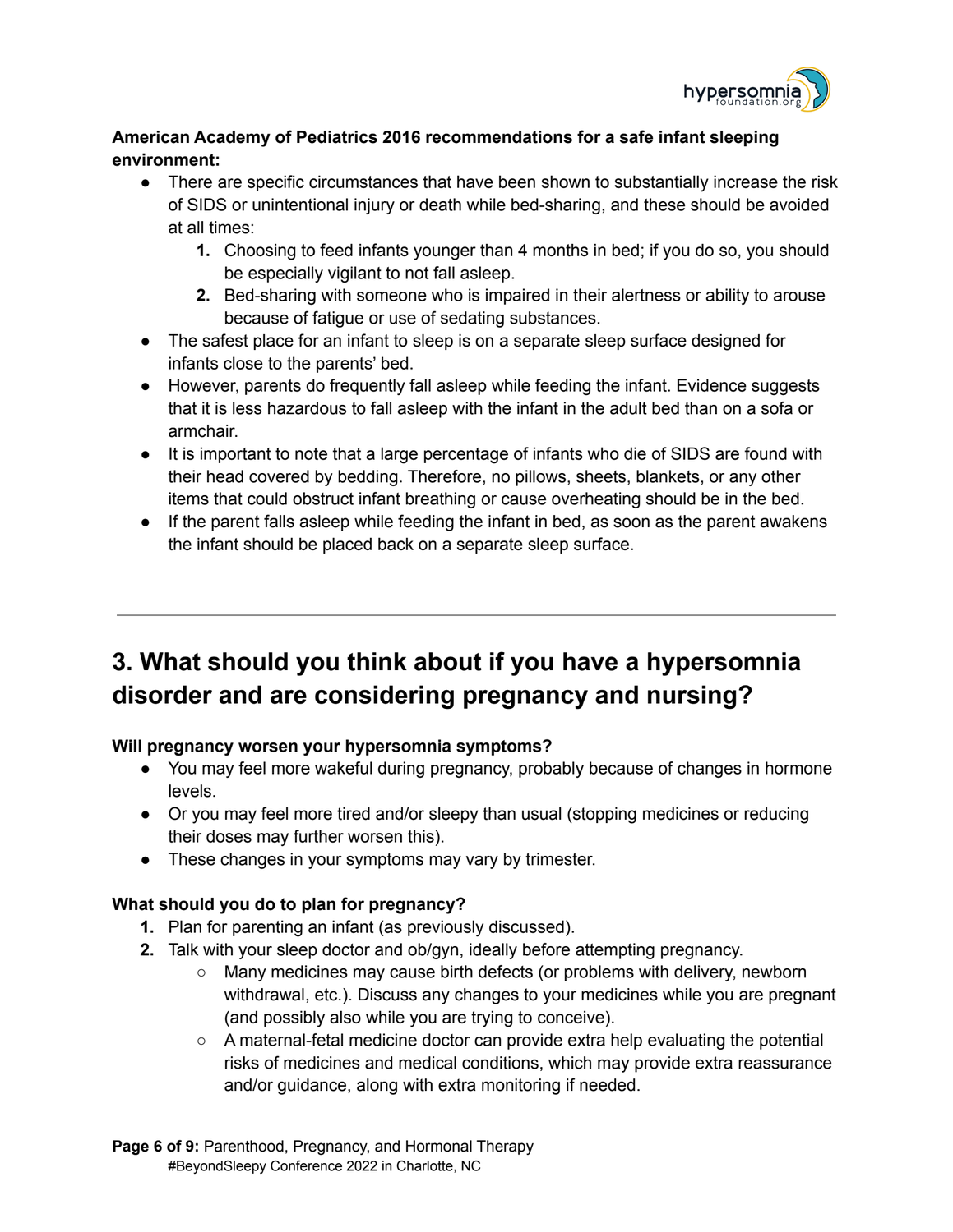

**3.** Prepare for possible medical leave due to your hypersomnia disorder and/or your pregnancy. Get familiar with your short- and long-term disability options, in case disability income is needed. See [www.hypersomniafoundation.org/disability-planning/.](http://www.hypersomniafoundation.org/disability-planning/)

#### **Is your medicine safe to take while you're pregnant and trying to conceive?**

- Shared decision-making is critical. You will need to discuss the possible risks of your medicines during pregnancy and conception with your doctors and then decide if these risks are justified compared to the risks of stopping the medicines. In general, medicines should be used during pregnancy only if the potential benefit justifies the potential risk to the fetus.
- Even without medicines, the rate of birth defects is about 2% in the general population. (Recommendations for using or stopping medicines during conception and pregnancy are developed by comparing rates of birth defects.)
- If you decide to continue taking medicine during pregnancy, it is very helpful to report this to pregnancy registries, which provide valuable information to help future pregnancies.

• See [www.hypersomniafoundation.org/parenthood](http://www.hypersomniafoundation.org/parenthood) for risk profiles of common hypersomnia medicines to discuss with your doctors:

- Amphetamines (such as Adderall)
- Antidepressants
- Clarithromycin (such as Biaxin)
- Methylphenidate (such as Ritalin)
- Modafinil/armodafinil (such as Provigil/Nuvigil)
- Pitolisant (such as Wakix)
- Sodium (and lower sodium) oxybate (such as Xyrem and Xywav)
- Solriamfetol (such as Sunosi)

#### **How can you reduce your risks from medicines while pregnant and trying to conceive?**

- Seek prenatal care, ideally before attempting pregnancy.
- Stabilize on the lowest effective dose of your medicine as soon as possible.
- Consider avoiding medicines especially during the first trimester (and conception) because the baby's organs are developing at this time.
	- While you are trying to conceive, it is possible to take medicines during some days of the month when there is very low risk to a potential pregnancy. Ask your doctor to help with medicine safety zone calculations (see [www.hypersomniafoundation.org/parenthood](http://www.hypersomniafoundation.org/parenthood)).
- For medicines that can negatively affect labor and newborn behavior, consider reducing medicines to their lowest effective dose (or stopping them) late in pregnancy.
- Consider monitoring fetal growth with ultrasound.
- Do daily kick counts for fetal monitoring (starting at 26 weeks).
	- $\circ$  If the fetal kick counts become low, you may need to be hospitalized for further evaluation. (The low count may indicate that the baby is not getting enough oxygen or has a metabolic problem).
	- If you choose to continue taking medicines during pregnancy, you may become very familiar with whether and how your medicine affects your baby's behavior,

**Page 7 of 9:** [Parenthood,](https://whova.com/embedded/speaker_session_detail/YXnEjdTTxteXJhHbpeqhJAyeTYAzuO6dUaMSZWrElOw%3D/2270920/) Pregnancy, and Hormonal Therapy #BeyondSleepy Conference 2022 in Charlotte, NC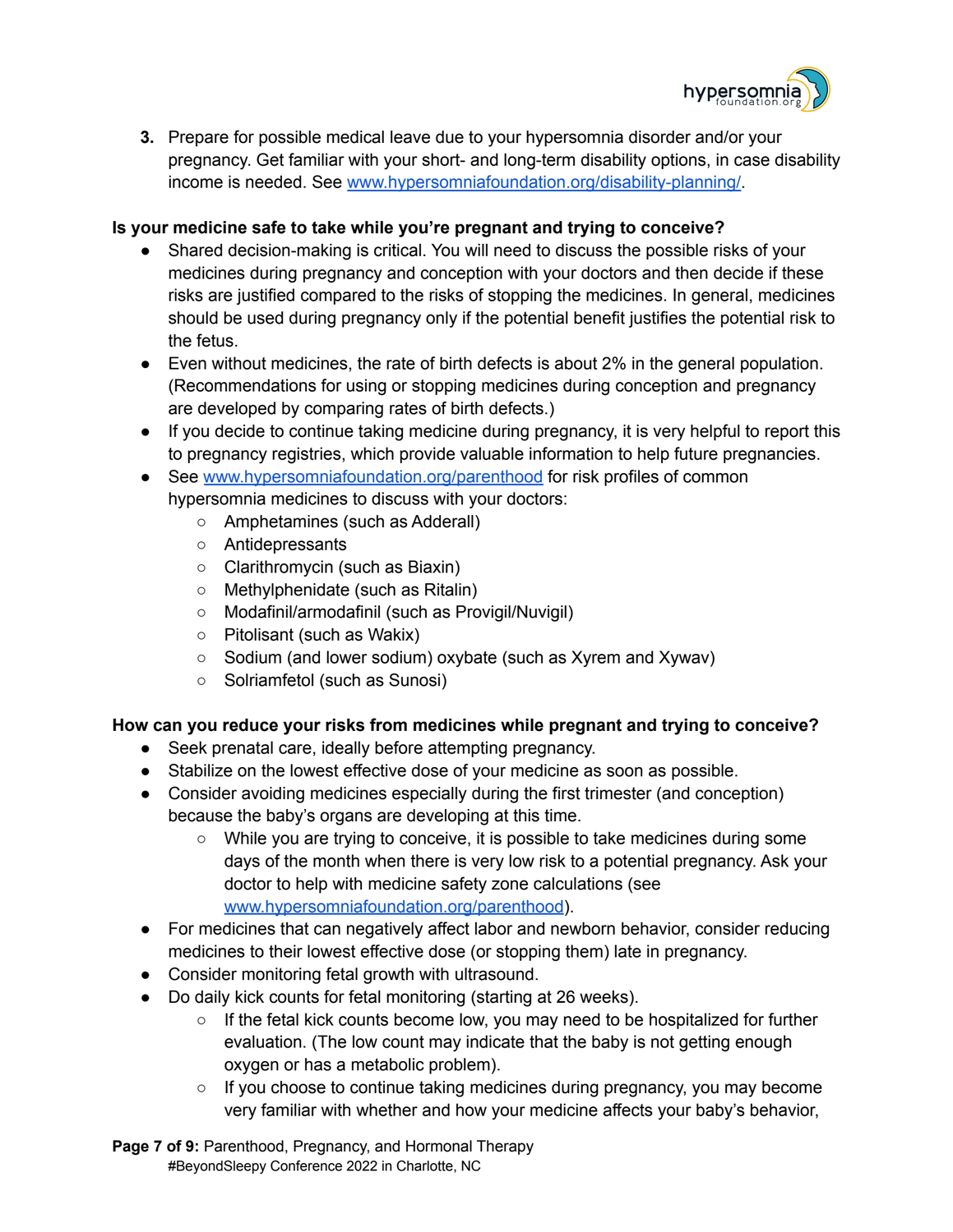

and this information is important for that hospital evaluation. Although medicines may affect fetal behavior, often in a predictable way, there is no need to change medicines to affect fetal kick count. Rather, it is important to find any other causes of a reduced kick count.

### **Do you need any special monitoring during pregnancy because of your hypersomnia disorder?**

- Additional sleep disorders can arise during pregnancy, such as sleep apnea and restless legs syndrome. Both typically resolve quickly postpartum.
- Some pregnancy-induced changes can lead to worsened fatigue/sleepiness and should be monitored extra-carefully. These include low iron, b12, and folate levels.

#### **Will your hypersomnia disorder affect delivery?**

- Your symptoms (including your sleep needs) and any medicines you've continued can complicate both hospitalization and anesthesia.
	- See [www.hypersomniafoundation.org/anesthesia-and-ih/](http://www.hypersomniafoundation.org/anesthesia-and-ih/) and work with your doctors to develop a personal Anesthesia/Hospital Care Plan well in advance of delivery or other hospitalization.
	- Come to our breakout session on this topic tomorrow for more information.
- If you have cataplexy, you may be more likely to undergo Cesarean delivery, but vaginal deliveries are still much more common.
- Cataplexy during delivery is rare. Immediately following delivery, cataplexy may occur due to the heightened emotions typical of childbirth. Therefore, it may be a good idea to take extra care when holding the baby the first time.

#### **Could your hypersomnia disorder affect your milk production?**

- Frequent nursing or pumping is needed to establish a full milk supply. If your sleep schedule and/or sleep needs don't allow for this, you're more likely to experience reduced milk production.
	- The more you nurse or pump, the more milk you'll make.
	- $\circ$  If you're unable to nurse or pump a minimum of 8 times in 24 hours, you will most likely have low milk supply.
	- It is a good idea to carefully track the number (aim for 10 and try to ensure 8 if that is possible).
	- It can also be helpful to work toward full emptying whenever you can, whether you're feeding or pumping. (Pumping 5-10 minutes past the end of milk spraying can help ensure adequate emptying and promote higher supply.)
- There are many other factors that can reduce milk production, such as:
	- o iron deficiency anemia
	- some birth control methods, especially those that contain estrogen
	- $\circ$  leaving a sleepy baby to sleep for long periods
- You may particularly benefit from talking with a lactation consultant for additional support. There are numerous other helpful strategies and tools to aid and ease milk production.

**Page 8 of 9:** [Parenthood,](https://whova.com/embedded/speaker_session_detail/YXnEjdTTxteXJhHbpeqhJAyeTYAzuO6dUaMSZWrElOw%3D/2270920/) Pregnancy, and Hormonal Therapy #BeyondSleepy Conference 2022 in Charlotte, NC